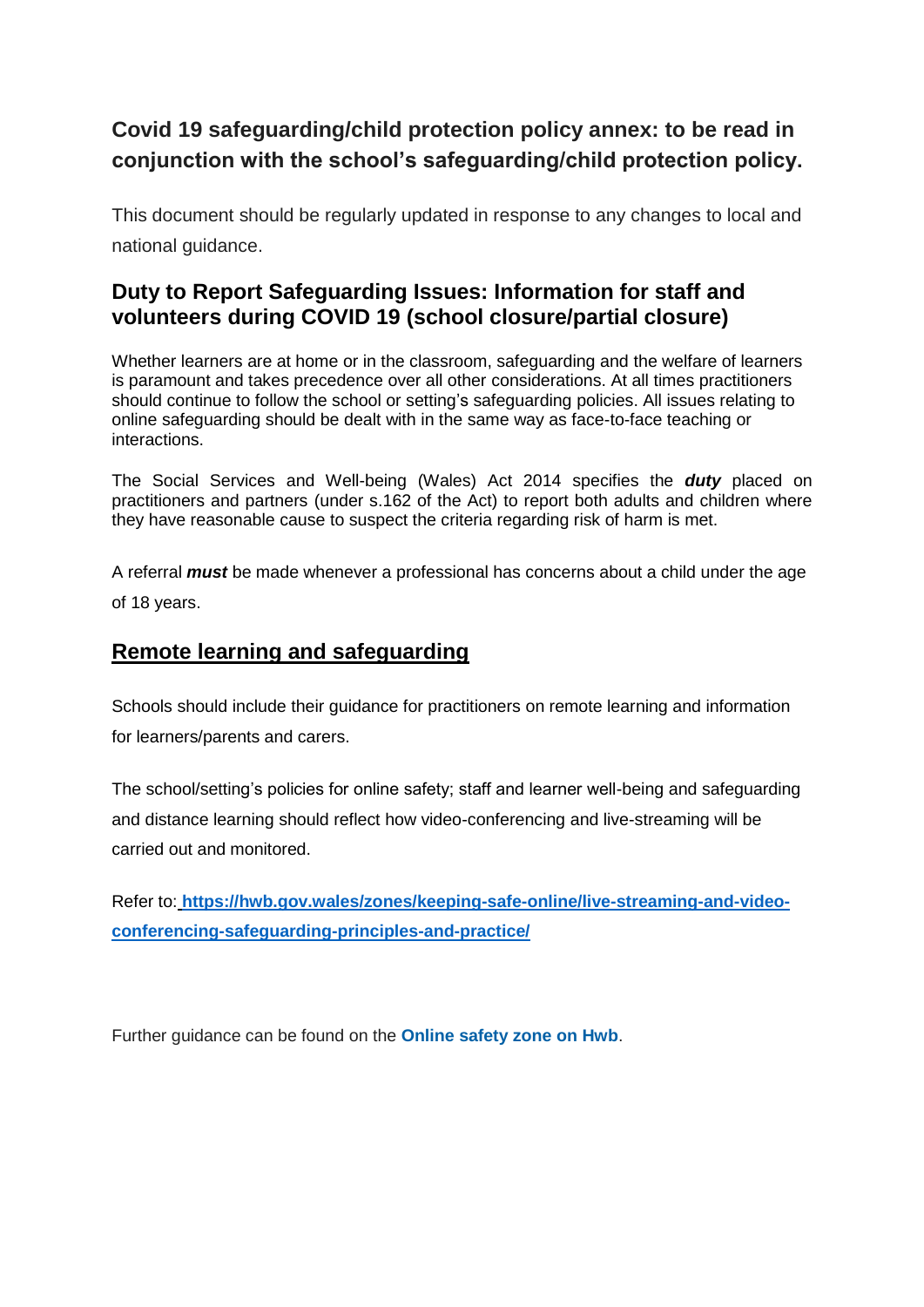#### **Working with other agencies/information sharing**

As part of the Council's response to COVID 19 we will work with Children's Services and other partners to support vulnerable learners. If schools have to return to a situation of remote learning, then children identified on the school's 'vulnerable learner list' will be contacted regularly by the school. Other relevant agencies involved will be notified where contact cannot be made or if concerns arise. The school will continue to participate in all relevant multi-agency meetings in order to safeguard children and young people.

## **Vulnerable Learners list/Contact Records (during periods of school closures)**

The list of vulnerable learners may change regularly; for example, in response to an Encompass alert received by the school. As a school we will:

- a) Review the list on a regular basis
- b) Keep in regular contact with all vulnerable learners
- c) Liaise with the school's EWO and other relevant practitioners where we are unable to make contact with vulnerable learners/families
- d) Keep a record of all communication with learners and families

#### **Local procedures during this time**

Newport's Safeguarding Hub will continue to respond to referrals that indicate that a child/young person is **at risk of harm.** This is defined as:

- A child/young person who has disclosed that they have been physically harmed resulting in an injury or bruising
- A child/young person who does not have the ability to communicate presenting with an injury or bruising that is unexplained.
- An allegation of sexual abuse
- The likelihood that abuse will take place immediately if the matter is not investigated under child protection procedures.

Referrals will continue to be made to Newport Children's Services using a multi-agency referral form (MARF). This form can be found on the Gwent Safeguarding website: <https://www.gwentsafeguarding.org.uk/en/Children/Report/Report-a-child-at-risk.aspx>

The MARF should be sent to: **[Children.duty@newport.gov.uk](mailto:Children.duty@newport.gov.uk)**

After 5pm, on weekends and bank holidays, contact the South East Wales Emergency Duty Team (EDT) to report any safeguarding concerns: **0800 328 4432**

#### *If you think a child or young person is in immediate danger, contact the Police on 999*

**Concerns about a practitioner** who may pose a safeguarding risk to children**:** the usual

procedures will be followed (see policy) and the Local Authority Designated Officer (LADO)/